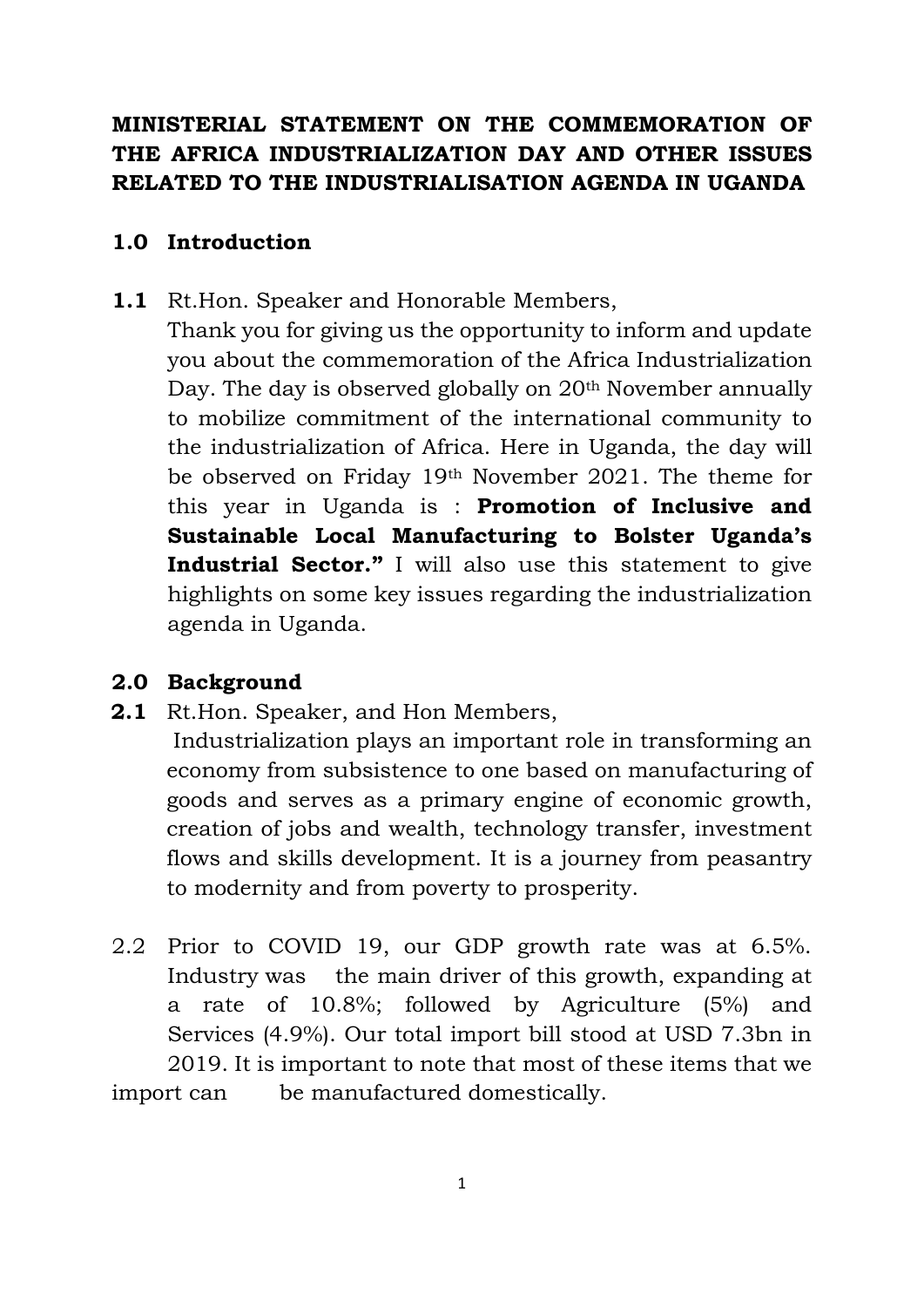- 2.3 For the last two years, the COVID-19 pandemic has disrupted the supply systems for industrial inputs and markets for finished goods. Industries that have been most affected are those that largely depend on imported raw materials.
- 2.4 Africa is endowed with vast resources in agriculture, mining, and marine and if properly harnessed, can stimulate a resource-based industrialization. Iindustrialization is therefore a sin qua non to Africa's long-term development, achievable through promotion of value addition to raw materials to create jobs and wealth, reduce on the trade imbalance and eradicate poverty. In this regard, the African Union and African countries have expressed a strong commitment to industrialize Africa.
- 2.5 The goal of commemorating Africa Industrialization Day is to raise awareness on the strides made to industrialize Uganda and the continent, key interventions being implemented and the efforts to advance structural transformation in Uganda and Africa.
- 2.6 Over the last three decades, the NRM Government has steadily established and built a strong foundation to increase value addition and grow the industrial sector. These include: investment in improving the business environment by increasing industrial support infrastructure such as roads; energy; information, communication and technology (ICT) networks; construction of industrial parks; strengthening the investment climate; and Research, among others.

#### **3.0 Some Key Achievements in the Industrial Sector**

**3.1** Rt Hon Speaker and Hon Colleagues, specifically, the following key achievements have been registered: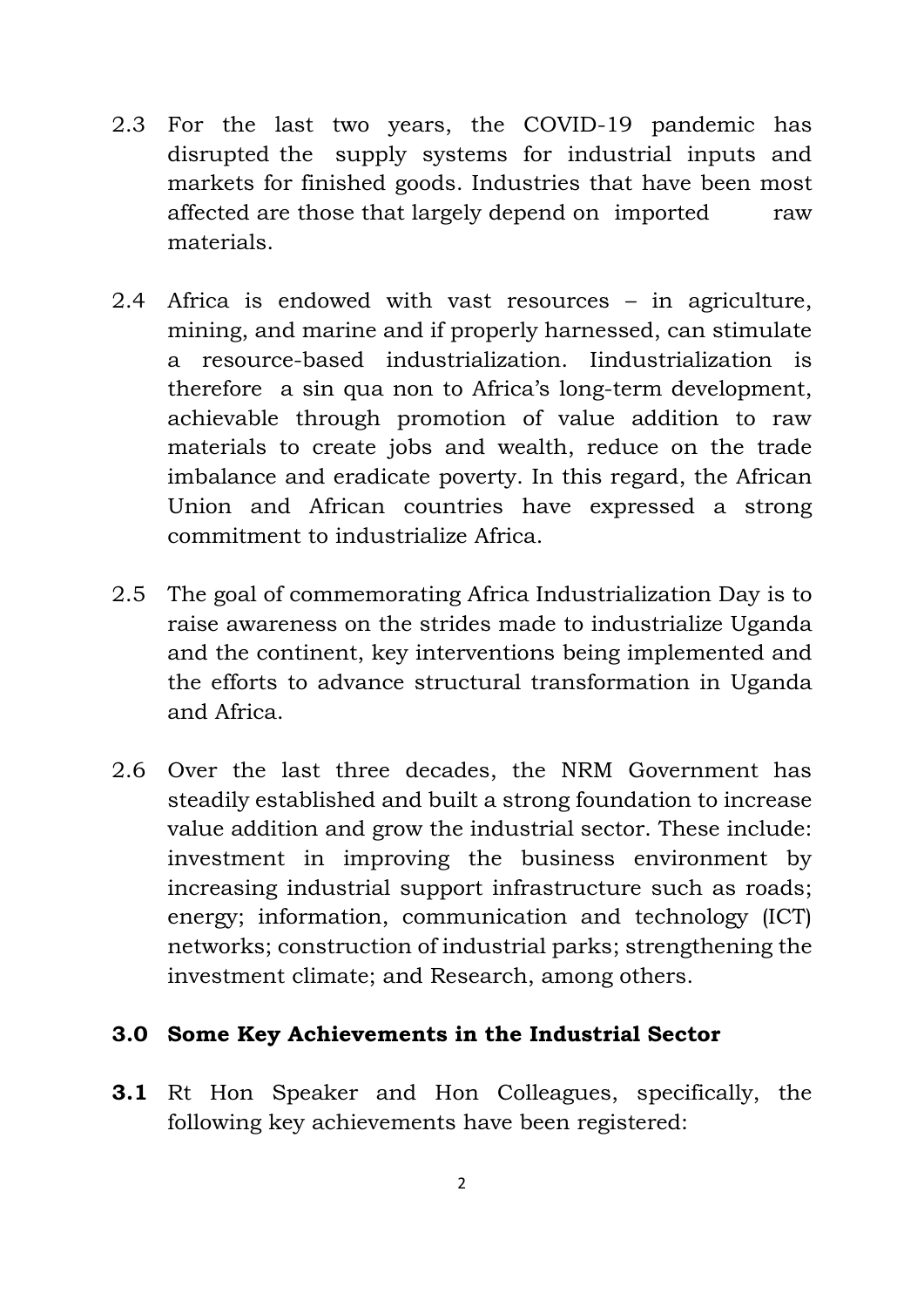- I. The industrial sector contribution to the GDP has increased from 3.5% in 1986 to 27.4% in 2020/21;
- II. Our manufacturers are diversifying into many new products such as industrial refined sugar, ethanol, sanitizers, masks, casein and powdered milk, medical oxygen and steel products to mention but a few.
- III. Production of manufactured goods has increased e.g Sugar production is at 540,000 Metric Tonnes, with consumption at 380,000 Metric Tonnes and surplus at 190,000 Metric Tonnes; Cement has reached 8m Metric Tonnes. Steel production recorded 219,194 metric Tonnes in 2020. Forexample,we can now produce ceramic tiles, assemble mobile phones, and produce fabrics for export, etc
- IV. The number of Industries has increased from 81 units in 1986 to more than 5,200 Units in 2020 and the manufacturing sector employs over 1m direct workers.

#### **4.0 The National Industrial Policy 2020**

**4.1** Rt. Hon. Speaker and members, Cabinet approved the National Industrial Policy in December, 2020. The goal of the Policy is to: increase the manufacturing value added (MVA) to Gross Domestic Product (GDP) from 8.3% to 30% by 2030'. The Policy highlights key value chains for development to increase employment, import substitution, export promotion, and increased house hold incomes among others.

The following industrial value chains are prioritized for investment in the Policy.

i. **Agro- based Industries**: Fruits, Coffee, Cotton, Textiles and Apparels, Tea, Cassava, Grains, Oil Seeds, Sugar cane, Bananas, Cocoa, Diary,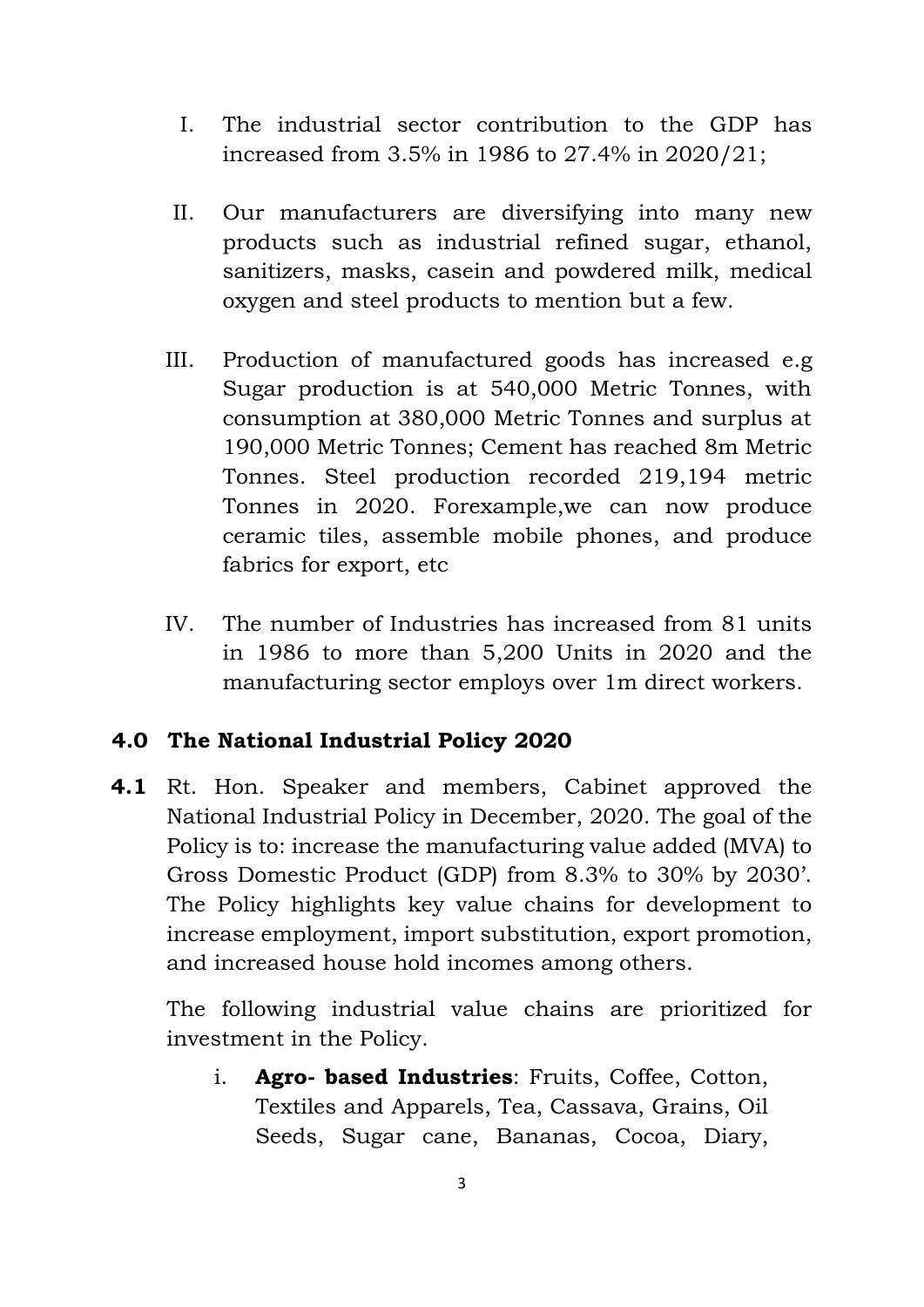Leather and Leather Products, Irish potatoes among others

- ii. **Extractive based industries:** Iron and Steel, Copper, Gold, Oil and Gas, Plastics, Cement/clinker, salt, sand/glass and Fertilizers (phosphates) etc.
- iii. **Knowledge based industries:** Pharmaceuticals, Automobiles, Electronics and Electronic Products Assembling etc.

## **5.0 Strategies for the Implementation of the Industrial Policy and the Industrial Licensing Act**

As part of the implementation of the Industrial Policy and the Industrial Licensing Act, the Ministry is focusing on the following strategic areas

## **5.1 Regulation and creating a conducive environment for industrial development**

- A) Develop regulations for licensing all industrial operations; update the industries database and monitor compliance to regulations by the manufacturing industries. The database will provide for online registration of new industries and licensing of operations of all industries.
- B) Focus on reducing the cost of doing business by building more road network infrastructure and ensuring stable supply of electricity at USD 5cents/KWhr for manufacturers; and building of the 22 industrial parks.
- C) Improving the quality and standards of our products in order to target regional and international markets i.e. EAC with a population of over 400 million; the African Continent Free Trade Area with a population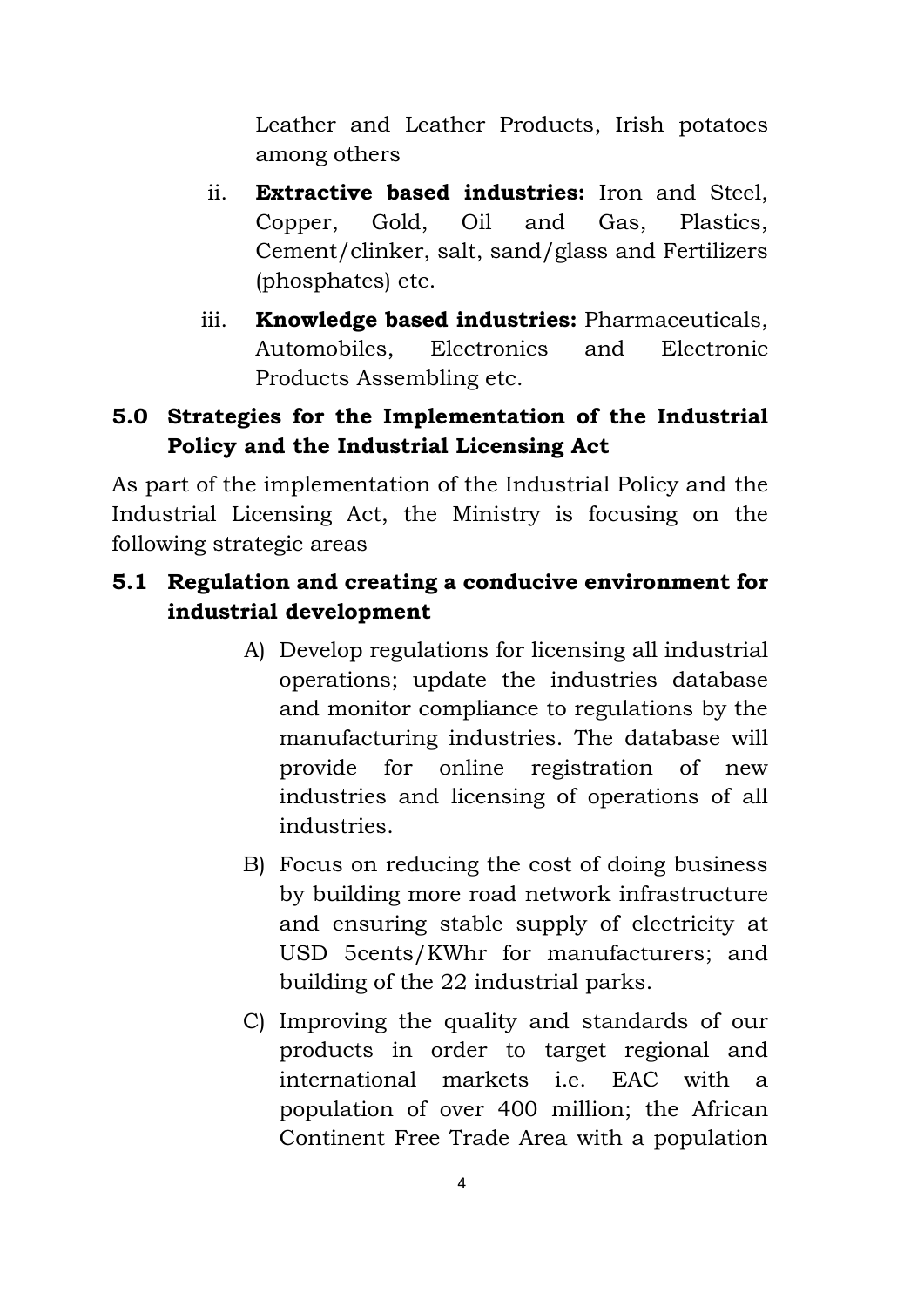of 1.3 billion; the European Union market; and AGOA among others;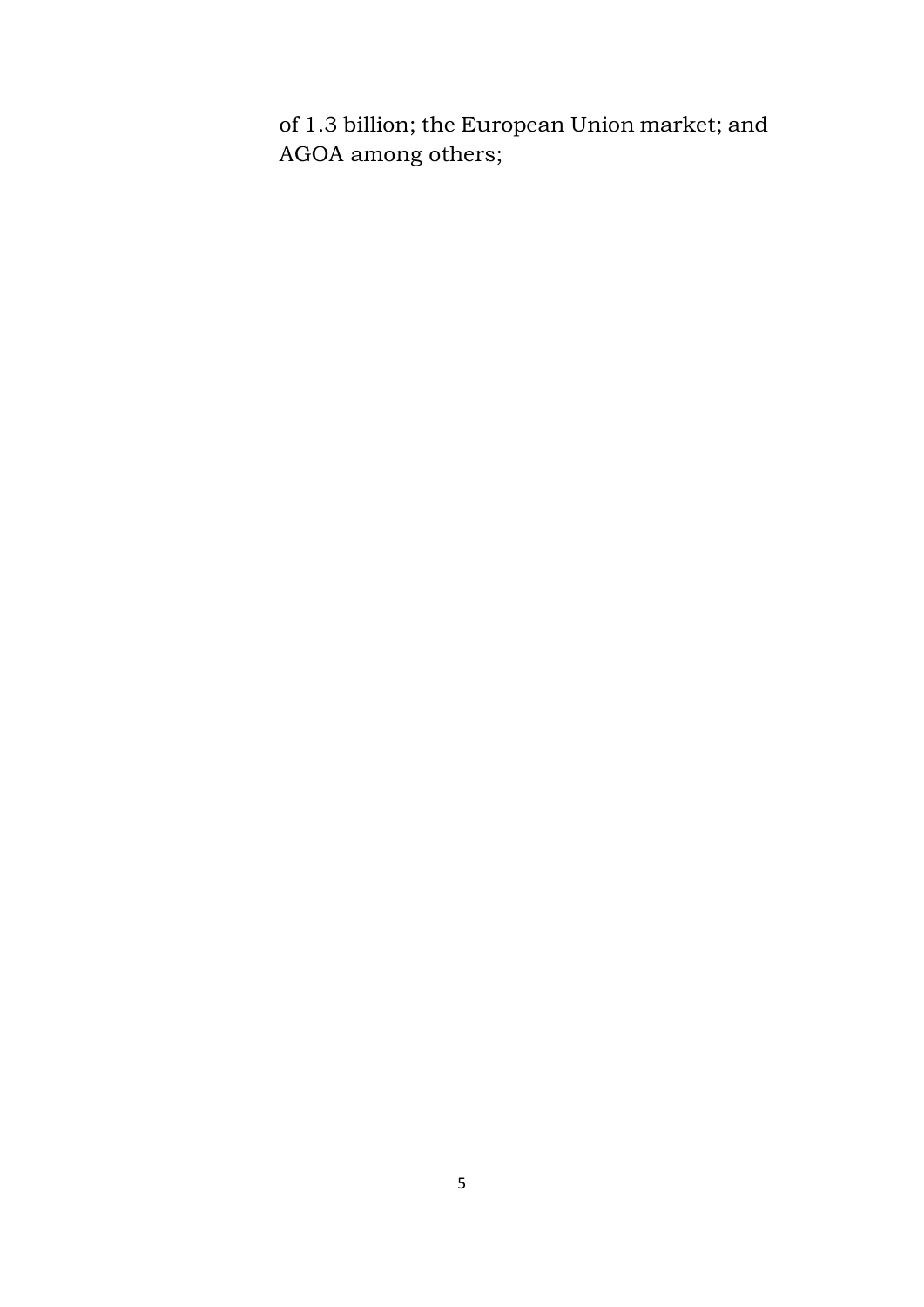# **5.2 Recapitalization of Uganda Development Corporation (UDC)**

Rt.Hon. Speaker and members, government will capitalize UDC to a tune of UGX 500 billion over the medium term to focus on the following interventions**:**

I. **Agro-processing:** Under this sector, UDC plans to invest in areas but not limited to Coffee, Irish Potatoes, Salt, Cocoa, Tea, Fruit, Cotton, Grain, Sugar and Cassava processing based on the growth corridor and the 18 agro ecological zones of Uganda.

Feasibility studies have been completed or are near completion for the following processing factories awaiting funding for development:

- Cocoa in Bundibugyo;
- Starch in Acholi, Lango, Masaka and Teso;
- Fruit factories in Luwero and West Nile;
- Tea factories in Kisoro, Buhweju and Sheema;
- A Sugar factory in Luuka;
- Phosphate Fertilizer plant in Sukulu, Tororo district;
- Salt processing at Lake Katwe;
- Paper industry;
- Soya beans for oil processing;
- Revival of Cotton ginning in Lira among others
- II. **Mineral Beneficiation**: Under this sector, UDCs focus is on Cement, Lime and Marble, Sheet Glass, Copper, Iron and Steel. Some of the feasibilities done under mineral sector ready for investment include;
	- Clinker for use in cement production in Moroto;
	- Copper in Kilembe; among others.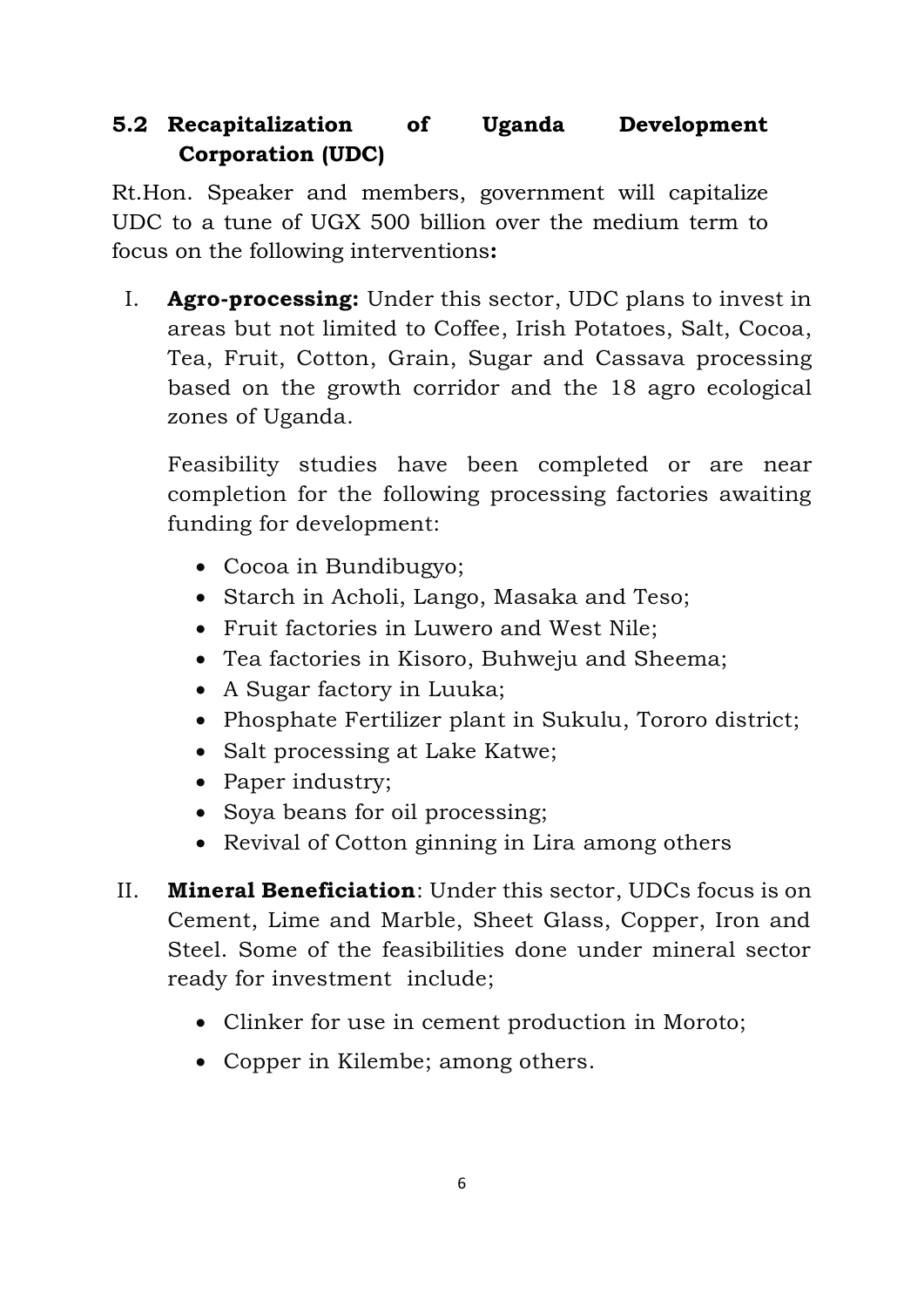III. **UDC's other strategic investments**: These will mainly be in infrastructure development and services and to support partnerships with private sector.

# **5.3 Recapitalization of Uganda Development Bank (UDB)**

This will help to provide affordable and long-term financing for manufacturing industries especially for Small Medium Enterprises in key strategic areas.

# **5.4 Attraction of foreign direct investment (FDI)**

FDIs continue to play a critical role in the growth of our economy especially in the industrial sector. Over the last 20 years, FDI has grown from USD 0.03bn in 1989 to USD 1.3bn in 2019. Government will continue to attract FDIs to support our industrialization agenda

*The above interventions will help to replace the following key imports among others that continue to cause hemorrhage of our forex, jobs and wealth to other countries.* 

# **TABLE 1: SUMMARY OF COMMODITIES PRIORITIZED FOR IMPORT SUBSTITUTION**

| #            | Commodity             | <b>Annual</b><br><b>Value</b><br><b>of</b><br>Imports | <b>Justification</b>                                                                                    | <b>Action required</b>                                                                                                                                                          |
|--------------|-----------------------|-------------------------------------------------------|---------------------------------------------------------------------------------------------------------|---------------------------------------------------------------------------------------------------------------------------------------------------------------------------------|
| 1            | Petroleum<br>Products | USD 1.3bn                                             | High potential<br>for job creation<br>across the<br>value chain                                         | of<br>Fast<br>tracking<br>$\bullet$<br>supportive<br>infrastructure e.g the<br>pipeline, refinery, Oil<br>roads;<br>• Formulating a policy<br>for blending ethanol<br>with fuel |
| $\mathbf{2}$ | Iron & Steel          | <b>USD 400M</b>                                       | Availability of<br>adequate raw<br>materials and<br>significant<br>multiplier effects<br>in the economy | Attraction of Foreign<br>Direct Investments and<br>local<br>support<br>to<br>processors                                                                                         |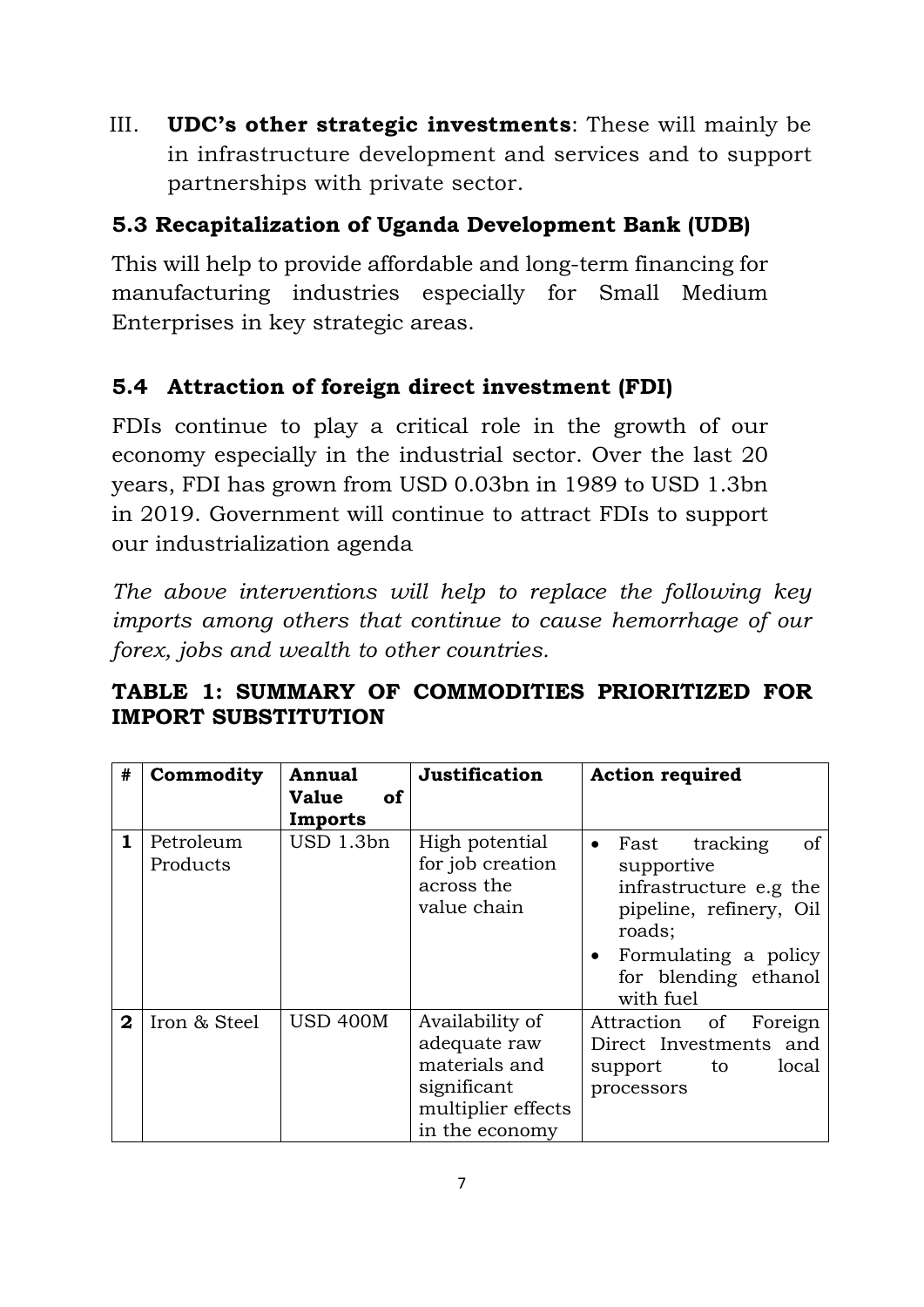| #                       | Commodity                                                                              | <b>Annual</b>                 | Justification                                                                                                | <b>Action required</b>                                                                                                                  |
|-------------------------|----------------------------------------------------------------------------------------|-------------------------------|--------------------------------------------------------------------------------------------------------------|-----------------------------------------------------------------------------------------------------------------------------------------|
|                         |                                                                                        | <b>Value</b><br>of<br>Imports |                                                                                                              |                                                                                                                                         |
| 3                       | Cereals<br>and<br>cereal<br>preparations                                               | <b>USD</b><br>300M            | Enough<br>raw<br>materials<br>and<br>potential for export<br>to the region                                   | Implement measures<br>to<br>increase production and<br>productivity<br>through;<br>mechanization, and use<br>of improved seed varieties |
| $\overline{\mathbf{4}}$ | Medical<br>and<br>pharmaceutic<br>al products                                          | <b>USD</b><br>300M            | Of high strategic<br>importance for<br>national<br>sustainability                                            | Support innovation and<br>local medical, and<br>pharmaceutical<br>industrial<br>research and development                                |
| 5                       | Plastics<br>in<br>primary<br>forms                                                     | <b>USD</b><br>280M            | Existence of raw<br>materials                                                                                | Partner with the private<br>establish<br>sector<br>to<br>plastics recycling facility<br>to produce various forms<br>of plastics         |
| 6                       | Vegetable fats<br>and oils                                                             | <b>USD</b><br>250M            | of<br>Existence<br>comparative<br>advantage for raw<br>materials                                             | Establish<br>oil<br>seed<br>an<br>refinery with a capacity of<br>300,000 MT                                                             |
| $\mathbf 7$             | Textile<br>yarn,<br>fabrics,<br>made-<br>up<br>articles,<br>and<br>related<br>products | <b>USD</b><br>120M            | Comparative<br>advantage for raw<br>materials                                                                | Develop model textile<br>and garmenting<br>industrial parks fully<br>serviced and support to<br>the cotton ginning<br>industries        |
| 8                       | Salt                                                                                   | <b>USD 90M</b>                | Uganda has salt<br>resources in Lake<br>Katwe amounting<br>to 22.5 million<br>tonnes of<br>crystalline salts | Fast-tracking timely<br>completion of the Katwe<br>Salt factory to revamp<br>the project in<br>partnership with the<br>private sector   |
| 9                       | Fertilizers                                                                            | USD 70M                       | Existence of local<br>raw materials                                                                          | Complete the Sukulu<br>Phosphates fertilizer<br>factory through private<br>partnership                                                  |
| 10                      | Veterinary<br>drugs                                                                    | <b>USD 85M</b>                | Existence of local<br>raw materials                                                                          | Undertake public-private<br>partnerships<br>for<br>veterinary<br>drugs<br>and<br>Vaccines' investments.                                 |
| 11                      | Starch                                                                                 | <b>USD</b><br>350M            | Availability of raw<br>materials                                                                             | Feasibility<br>study<br>completed                                                                                                       |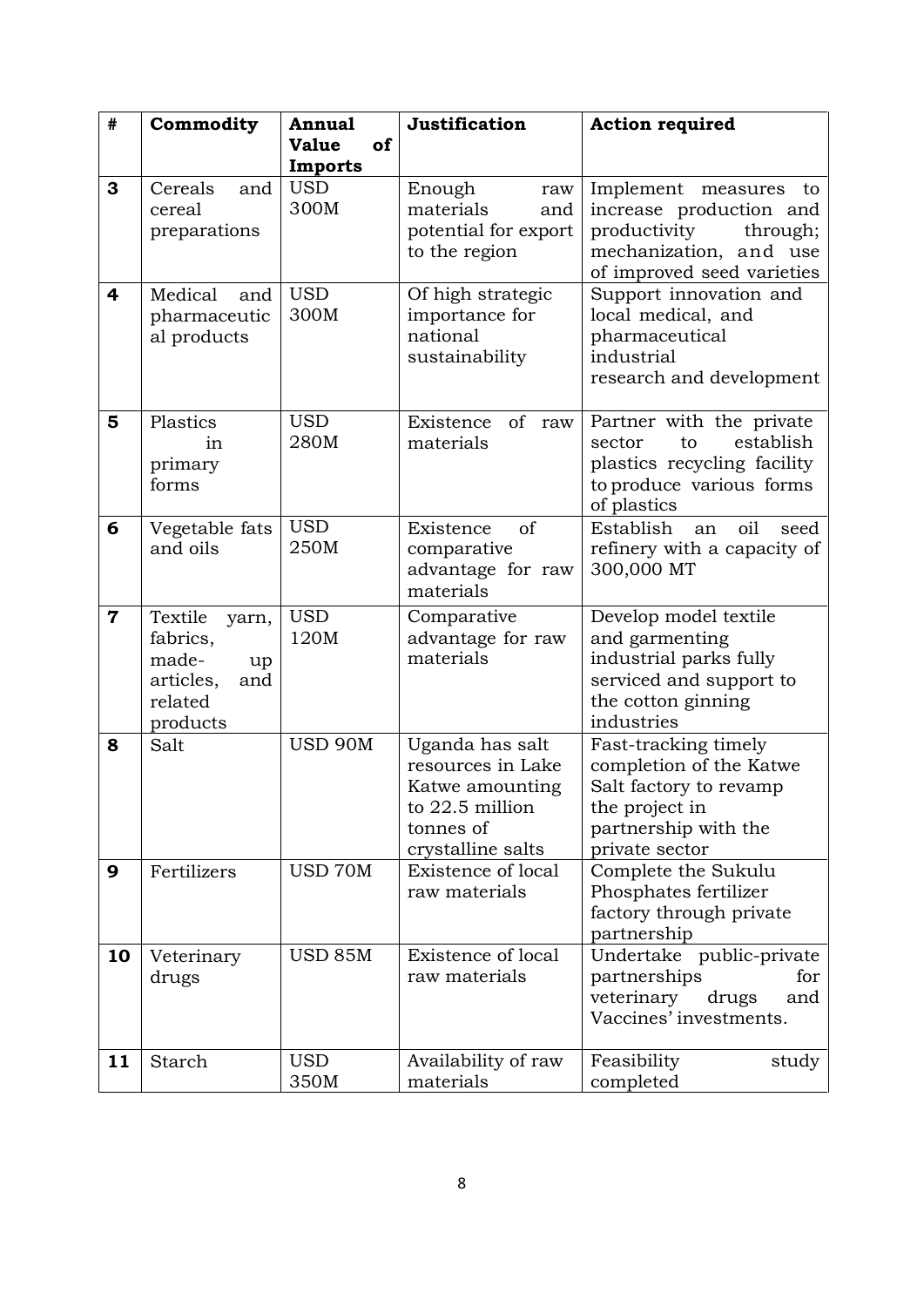#### **6.0 Planned activities where Members can participate**

Rt Hon Speaker and Hon Members, the following activities will be undertaken during the commemoration of the Africa Industrialization Day.

- i. Participatory and interactive sessions to engage various stakeholders on the thematic areas of industrialization;
- **ii. A media briefing at the Media Centre to inform the public about the significance of this day.**
- iii.Three physical meetings to dialogue on industrialization with limited numbers and using online tools to observe social distancing and other COVID 19 standard operating procedures (SOPS);
- iv.Webinar on the role of local governments to promote and support industrialization;
- v. Launching of the National Industrial Database and Information Portal and the Green Manufacturing Strategy.

#### **7.0 Conclusion**

Rt.Hon. Speaker and colleagues, industrialization is the sure way to develop Uganda from a peasantry economy to a modern one. It is the development strategy that will unlock the potential of Africa by adding value to the abundant raw materials the continent is endowed with; and in turn create jobs, wealth and help us to banish the demons of poverty that have belittled Africans for ages by putting money in the pockets of Ugandans. I therefore invite you to attend and support the scientific Commemoration on Africa Industrialization Day on Friday 19th November 2021 in Kampala at Golden Tulip Hotel while observing the COVID-19 SOPs and commit government support for the Industrialization Agenda of our country.

I beg to submit.

**David Bahati (MP)**